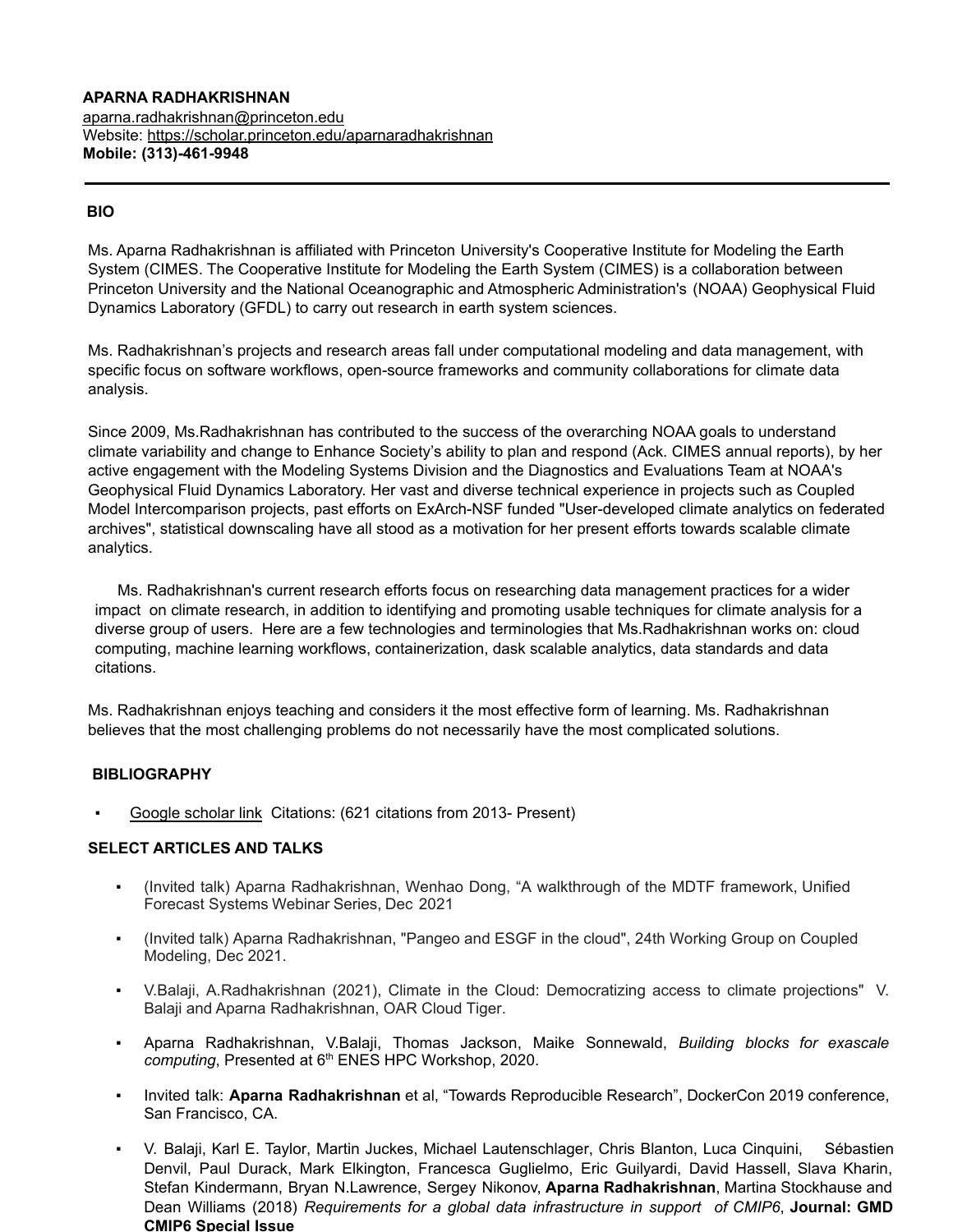- **Aparna Radhakrishnan**, V.Balaji, Luca Cinquini, Serguei Nikonov,Hans Vahlenkamp,Ryan Abarnethey,Kharan Bhatia , Deploying ESGF Node as Docker containers on Google Cloud: A GFDL experience, Presented at the American Geophysical Union 2018, Washington, D.C
- **▪ Aparna Radhakrishnan**, Larry Wayne Horowitz, V.Balaji, Alistair Adcroft, John P Krasting, Serguei Nikonov, Erik Mason, Roland Schweitzer, Denis Nadeau, *Quality Controlling CMIP6 datasets at GFDL*, Presented at the American Geophysical Union 2017, New Orleans.
- **▪** KW Dixon, JR Lanzante, MJ Nath, K Hayhoe, A Stoner, **A Radhakrishnan**, V.Balaji,(2016) *"Evaluating the stationarity assumption in statistically downscaled climate projections: is past performance an indicator of future results?"* **Journal: Climatic Change**
- **▪ Radhakrishnan, A**., V. Balaji, R. Schweitzer, S. Nikonov, K. O'Brien, H. Vahlenkamp, E. Burger (2016), *Earth System Model Development and Analysis using FRE-Curator and Live Access Servers: On-demand analysis of climate model output with data provenance, abstract IN13D-02,* presented at American Geophysical Union Fall Meeting, San Francisco, CA 2016
- **▪ A Radhakrishnan**, EE Mason, AR Langenhorst, V Balaji, S Nikonov (2014), *From" Inspiration-driven" Research to" Industrial-strength" Research: Applying User-developed Climate Analytics at Large scale*, abstract #IN53E-04, presented at American Geophysical Union, Fall Meeting, San Francisco, CA 2014
- **Aparna Radhakrishnan**; Galina Guentchev; Luca Cinquini; Roland Schweitzer; Serguei Nikonov; V. Balaji (2013), *Downscaling Climate Data from Distributed Archives,* abstract #IN23A-1414, presented at American Geophysical Union, Fall Meeting, San Francisco, CA 2013.
- **▪ (Invited Talk: Aparna Radhakrishnan**, V Balaji (2012*). Presentation on Climate Analysis on Global CMIP5 Data,* presented at ExArch workshop, Oct 2012, Windsor, UK
- **▪** Balaji V; Ansari S; **Radhakrishnan .A** (2011), *Deploying user-developed scientific analyses on federated data archives***,** abstract IN41C-01, presented at American Geophysical Union, Fall Meeting, San Francisco, CA 2011
- **▪** Presenter on NOAA/GFDL's Model Development Database Interface, May 2011. Global Organization for Earth System Science Portals, Asheville
- Krasting, J. P.; Balaji, V.; Langenhorst, A. R.; Nikonov, S.; **Radhakrishnan. A** Stouffer, R. J (2010), *NOAA-GFDL's Workflow for CMIP5/IPCC AR5 Experiments***,** abstract #IN14B-06 presented at American Geophysical Union, Fall Meeting, San Francisco, CA 2010,

#### **PROFESSIONAL AND COMMUNITY SERVICE and affiliations**

- Member, OAR Data Management Working Group and NOAA DOI Task Team
- Mentor, CIMES internship program
- Member, American Geophysical Union (Session chairing and Peer/Expert reviewer)
- Co-chair, Pangeo/ESGF Cloud Data Working Group
- Member, GFDL Modeling Systems Division
- Member, Earth Science Women Network (ESWN)
- Former chair, NOAA GFDL Diagnostics and Evaluation Group
- Former member and mentoring chair, Toastmasters club, Columbus.
- Inaugural Chair, GFDL Diversity Equity Inclusion (DEI) community forum
- Former Member, GFDL DEI committee.
- Member, Climate Forecast Conventions Metadata
- Member, Earth System Grid Federation
- Teaching, NOAA GFDL Summer school
- Child learning opportunities through Children's books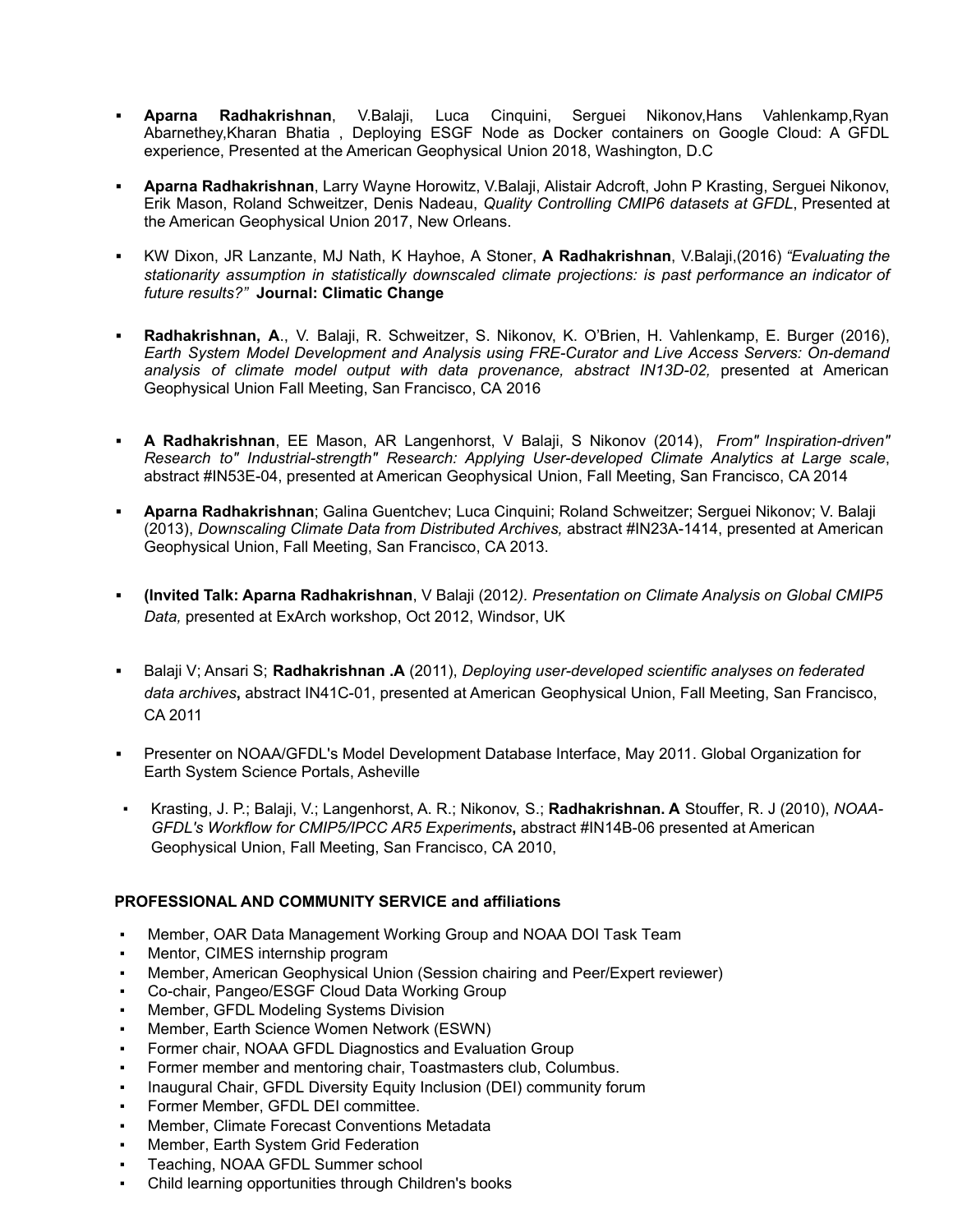## **PROFESSIONAL ACTIVITIES**

#### **09/19 to Present**

## **Princeton University/ Cooperative Institute for Modeling the Earth System Professional Specialist**

▪ Actively exploring capabilities for data citations in collaboration with the GFDL community and other lNOAA abs.

**\_\_\_\_\_\_\_\_\_\_\_\_\_\_\_\_\_\_\_\_\_\_\_\_\_\_\_\_\_\_\_\_\_\_\_\_\_\_\_\_\_\_\_\_\_\_\_\_\_\_\_\_\_\_\_\_\_\_\_\_\_\_\_\_\_\_\_\_\_\_\_\_\_\_\_\_\_\_\_\_\_\_\_\_**

- Jointly leading technical efforts supporting Amazon Sustainability Data Initiative for CMIP6, in collaboration with the ESGF and Pangeo.
- Co-chair ESGF/Pangeo cloud data working group
- Co-PI and Technical lead for Model Diagnostic Task Force phase-3 development
- Collaborator on DOE funded DREAM effort: ESGF-publication prototyped in Google cloud
- Prototyped first application of Docker containerization for GFDL climate analysis
- Working on developing and promoting new workflows incorporating newer data exploration and analysis techniques : cloud-based, container-based and dask parallel computation integrated workflow, etc.
- Working collaboratively on dask integration for machine learning methods on high-resolution CMIP6 output for identifying ocean related ENSO in CMIP6 models.
- Designed and developed micro tools to facilitate CMIP6 quality assurance
- Lead developer at GFDL to develop tools to establish CMIP/CF compliance for CMIP6; streamlined PrePARE and CF checking in the workflow via tracker, Model Development Database Interface, LAS integration in HPC tape.
- Served as GFDL data citation officer for CMIP6 collaborating with DKRZ orchestrating the data citation process.

# **PAST ACTIVITIES Engility/SAIC**

# **Customer: NOAA GFDL**

# **Senior Data Scientist 08/09 to 09/19**

# **Visualization and Climate Analysis Tools Development**

- Design and Development of Visualization Features on Model Development Database Interface.
- Active Developer in Google Cloud Project collaborative efforts.
- Collaboration with NOAA/PMEL on the use of Live Access Servers, Dockers.
- Provided initiatives and design strategy on leveraging the use of cross-laboratory tools for Quality Control and Data Analysis.
- Led design and development of software workflow using Python, R and NCO utilities-- for Empirical Statistical Downscaling at GFDL for the Perfect Model experimental design, in collaboration with the GFDL ESD team and University of Texas
- Design and implementation of a template-based approach to facilitate climate analyses on global data archives using Python, Ferret, CDO, and Java on Linux platforms under the auspices of ExArch-NSF funded initiative with centers across the world and Princeton University.
- Generation of climate products using Java-based Live Access Servers using OPeNDAP and THREDDS.
- Actively led development of CMIP5 workflow and led coordination of CMIP5 technical aspects in terms of testing, processing and data publication from the Modeling Systems Division.
- Aided in development of metadata management services and database schema design for MySQL relational
- database (Curator) as part of the team for performance tuning and improved metadata access. ▪ Took the lead in designing and developing use-cases and testing framework for the Curator Database based utilities for CMIP5.
- Actively engaged in data publishing and data standardization activities for climate model output
- Managed and tracked metadata collection on 500 climate variables communicating with scientific users from various realms as part of the efforts that encompass the Intergovernmental Panel on Climate Change.
- Developed and maintained Fortran/Shell script/Python wrappers using Climate Model Output Rewriter API.
- Worked on Data Size estimation projects for IPCC AR5.
- Developed geospatial and temporal sub-setting utilities based on CDAT, python.
- Designed and Implemented python-MySQL based tools to generate THREDDS XML/NcML based metadata
- Catalogs for data visualization on Live Access Servers, in collaboration with NOAA (PMEL) for Ensemble Climate Data Assimilation projects.
- Designed and Developed automated scripts in Python, NCO, documenting provenance for published empirically statistically downscaled output.
- Integrated automated data processing/transfer tools in the specific workflows using Java, python, transfer protocols (gridFTP/rsync/scp) and MySQL.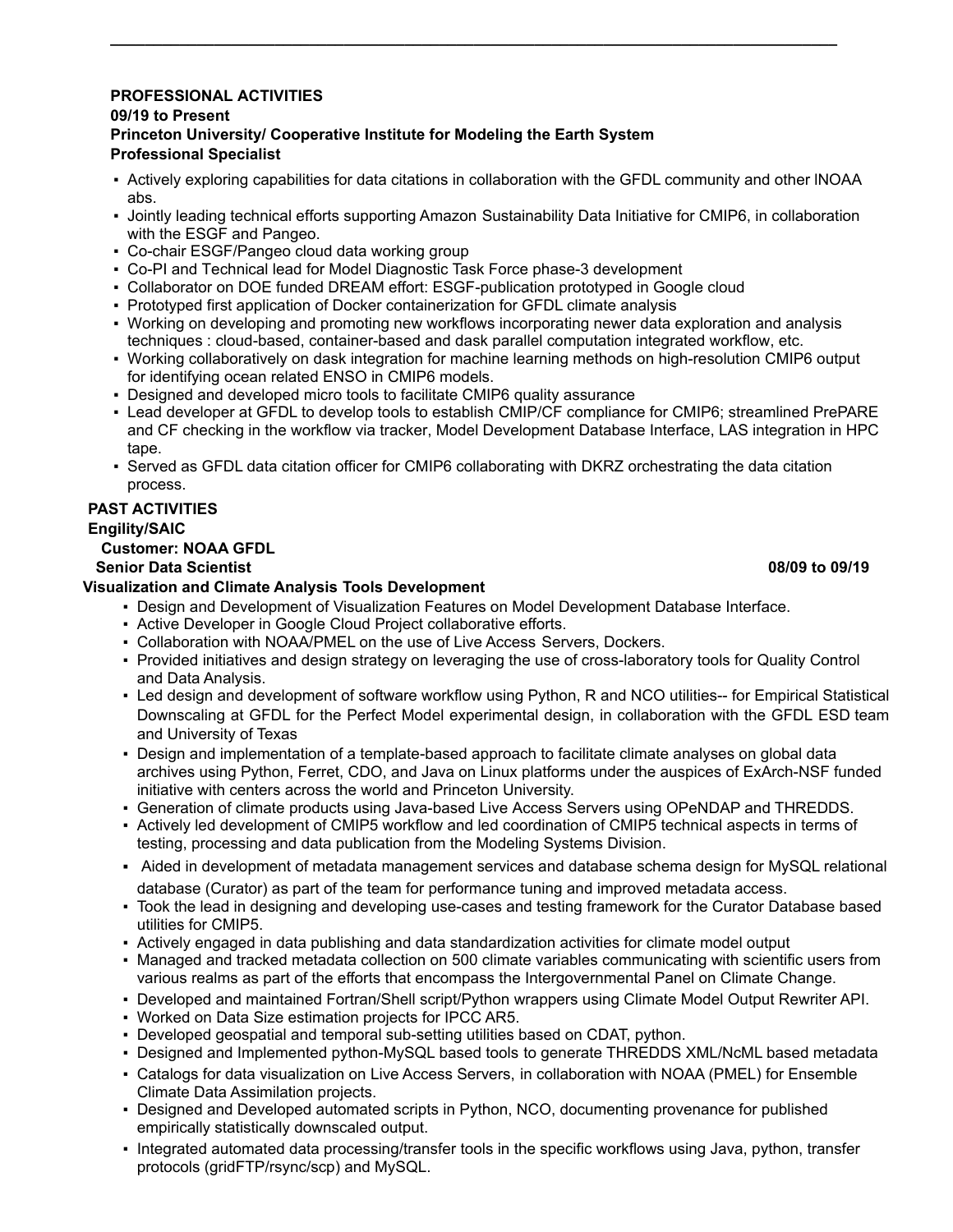# data mining and knowledge discovery projects.

# **Master of Computer Science, 2006** Wayne State University, Detroit, MI

# **Bachelors in Computer Science and Engineering, 2002** Anna University, India

# **TECHNICAL SKILLS**

- Operating systems: Linux, Windows, Mac
- Databases: MongoDB, MySQL, PostgreSQL, IBM Cloudscape, Oracle, IBM Watson.
- Programming languages: Python, Java, C/C++, R, Linux Shell scripting, PHP, XML, PERL/FORTRAN.
- Scientific data manipulation and visualization tools: Python/xarray/Dask, Familiar with Ferret, NCL, Grads, CDAT, CDO, NCO, Matlab, Live Access Servers (THREDDS, OPeNDAP distributed protocols), Machine Learning, scikit-learn, Data mining, WEKA.
- Office automation and project management packages: Microsoft Office/OpenOffice, MS Visio, RedMine, Git.
- Networking software: Infoblox
- Telecommunications software: Asterisk VoIP
- Other technologies: Hyper-V Virtualization, Google Cloud, AWS, Pangeo, Dask parallelization, JupyterLab, Docker containers, High Performance Computing working with HPC clusters and supercomputing environment.

# **PROFESSIONAL AND COMMUNITY SERVICE and affiliations**

- Inaugural Chair, GFDL Diversity Equity Inclusion (DEI) community forum
- Former Member, GFDL DEI committee.
- Member, OAR Data Management Working Group and NOAA DOI Task Team
- Mentor, CIMES internship program
- Member, American Geophysical Union (Session chairing and Peer/Expert reviewer)
- Co-chair, Pangeo/ESGF Cloud Data Working Group
- Former chair, NOAA GFDL Diagnostics and Evaluation Group
- Member, GFDL Modeling Systems Division
- Member, Earth Science Women Network (ESWN)
- Former member and mentoring chair, Toastmasters club, Columbus.

# **Web Development and Quality Control tools.**

- Developed and maintained EXT-JS/JSP/Ajax based Model Development Database Interface at GFDL for secure access to experiment data and metadata for Quality Controlling and more.
- Documented use case scenarios and user manuals for web applications to help end users.
- Developed a prototype model for deployment of user-developed climate analytics as a web service using Ferret/Python/Java in collaboration with NOAA/PMEL
- Organized and conducted annual training for scientific users and students on using Curator and Quality Control utilities.

# **Macrostaff Inc. (NOAA/PMEL), Scientific Programmer 02/09 - 08/09**

Ocean Observing and Monitoring System web application migration and improvements. (PHP, Matlab, Ferret, PERL)

# **Real Networks Inc, Systems Engineer Intern (1 year) 07/08 - 07/09**

Database migration and web programming for a Stream Monitoring Application. (Web development, Sybase, mySQL, PHP, Python, Linux system engineering)

# **Wayne State University, C&IT, Engineering Intern (1 year) 04/07 - 06/08**

Worked in Design, HelpDesk Support and maintenance of WSU Housing Internet (Meru and Proxim Wireless Network, Cisco Switches), DNS host records (Infoblox) ,Voice over IP Telephony system (Asterisk/Trixbox),

## **EDUCATION**